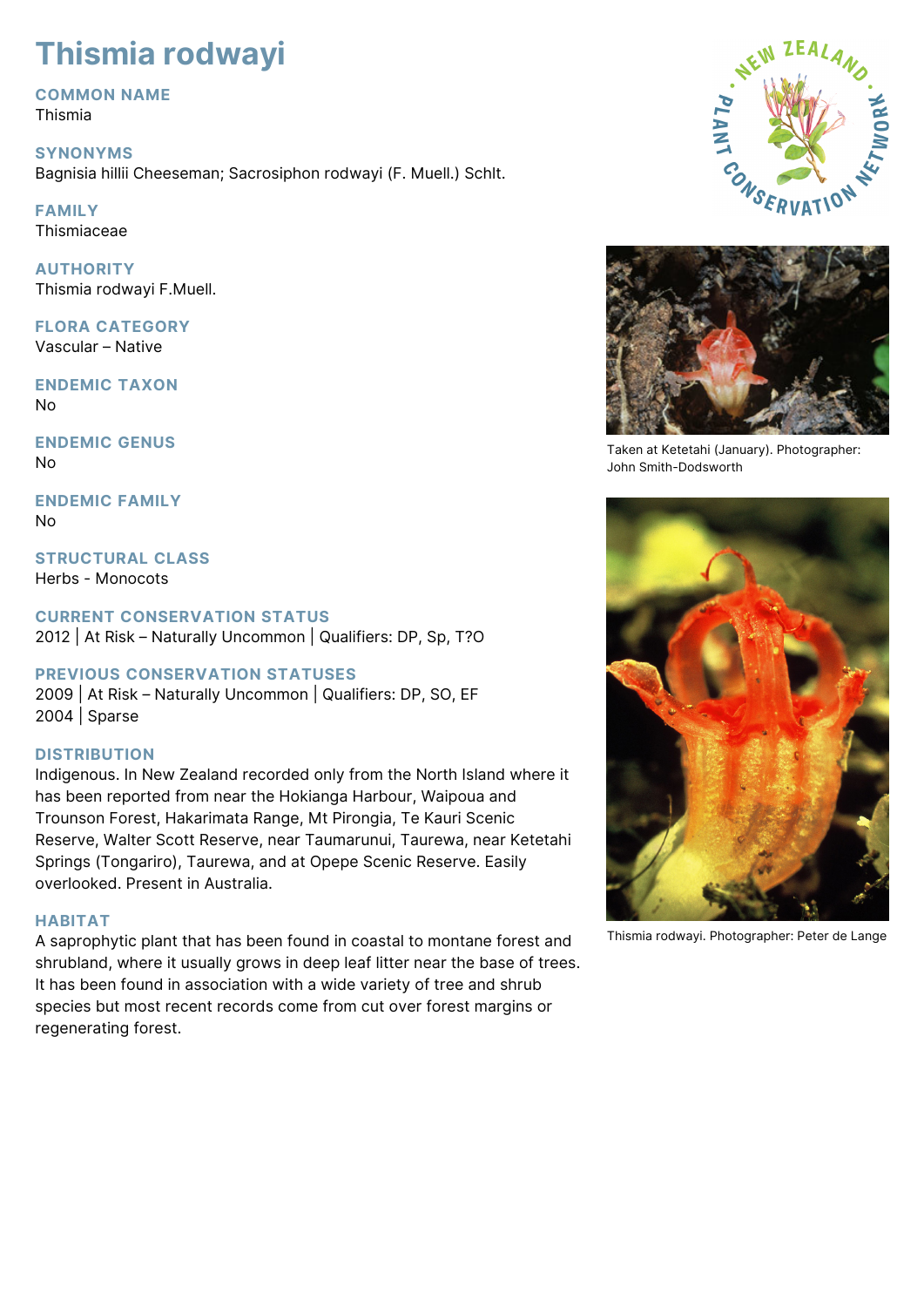#### **FEATURES**

Saprophytic, reddish, pinkish or pinkish-white glabrous plant growing within deep leaf litter. Roots sparse, 1-1.5 mm diameter, branching at 10-20 mm intervals, with each fork producing an unbranched erect set 5-20 mm long. Scale leaves sparse, ovate, acute with the largest three just below flower, these 5 x 2 mm. Flower up to 20 mm long, solitary, terminal red, red-orange rarely white with orange striping. Perianth-tube 10 x 8 mm, turbinate, translucent; outer lobes 4 x 1 mm, narrow-triangular, erect or reflexed; inner lobes 4-5 x 2.5 mm, arching inwards and firmly connate above to form a mitre with broad fenestrae in its sides, the projecting keel of the inner lobe produced into a free appendage that varies in length. Stamens pendent from short, usually red annulus; free filaments short, incurved; anthers broader and connate into a pale tube that reaches halfway down perianth-tube; pollen sacs small, widely separated; connectives delicately membranous and elaborately lobed. Nectaries 6, below anthers, each lying on the line of junction of 2 adjacent connectives and enclosed within a membranous pouch. Ovary short-turbinate, 1.5 x 2 mm, upper surface concave; style stout, 1 mm.; stigmas truncate-obovate, bilobed; ovules with long funicles, crowded on stalked placentae. Fruit fleshy, the upper portion becoming chartaceous and transparent at maturity to expose numerous brown seeds.

**SIMILAR TAXA** None.

**FLOWERING** November - February

**FLOWER COLOURS** Orange, Red/Pink

**FRUITING** December - March

#### **PROPAGATION TECHNIQUE**

A saprophytic plant which will not grow in cultivation. Should not be removed from the wild.

#### **THREATS**

An apparently naturally uncommon, biologically sparse species. However, it is extremely small, usually occurring partially buried in leaf litter, and so it is often mistaken for a fungus. It is probably more overlooked than it is truly uncommon. This species is often found by accident in leaf litter.

#### **ETYMOLOGY**

**thismia**: Thismia is an anagram of the legume genus Smithia. Smithia honours Sir James Edward Smith (1759-1828) co-founder and first president of the Linneaen Society of London,botanist and physician. **rodwayi**: In honour of Leonard Rodway (1853-1936) a London trained dentist who arrived in Hobart in 1880. Remembered for his contribution to the study of Tasmanian botany.Leonard served as honorary government botanist from 1896 to 1932 and during this time he produced The Tasmanian Flora (1903) which became a standard reference for forty years.

#### **WHERE TO BUY**

Not commercially available.

#### **ATTRIBUTION**

Fact Sheet Prepared by P.J. de Lange (1 August 2004). Description based on Moore & Edgar (1961).

#### **REFERENCES AND FURTHER READING**

[Bell, R. 1971.](http://bts.nzpcn.org.nz/bts_pdf/Well_1971_37__67.pdf) *[Thismia rodwayi](http://bts.nzpcn.org.nz/bts_pdf/Well_1971_37__67.pdf)* [at Pirongia. Wellington Botanical Society Bulletin, 37: 67](http://bts.nzpcn.org.nz/bts_pdf/Well_1971_37__67.pdf)  Moore, L.B.; Edgar, E. 1970: Flora of New Zealand. Vol. II. Government Printer, Wellington. [Steele, R.H. 1966. Note on the occurrence of](http://www.nzetc.org/tm/scholarly/tei-Bio14Tuat03-t1-body-d3.html) *[Thismia Rodwayi](http://www.nzetc.org/tm/scholarly/tei-Bio14Tuat03-t1-body-d3.html)* [F. Muell. at Taurewa, North Island, New Zealand.](http://www.nzetc.org/tm/scholarly/tei-Bio14Tuat03-t1-body-d3.html) [Tuatara 14 \(3\)](http://www.nzetc.org/tm/scholarly/tei-Bio14Tuat03-t1-body-d3.html)

#### **CITATION**

Please cite as: de Lange, P.J. (Year at time of access): Thismia rodwayi Fact Sheet (content continuously updated). New Zealand Plant Conservation Network. <https://www.nzpcn.org.nz/flora/species/thismia-rodwayi/> (Date website was queried)